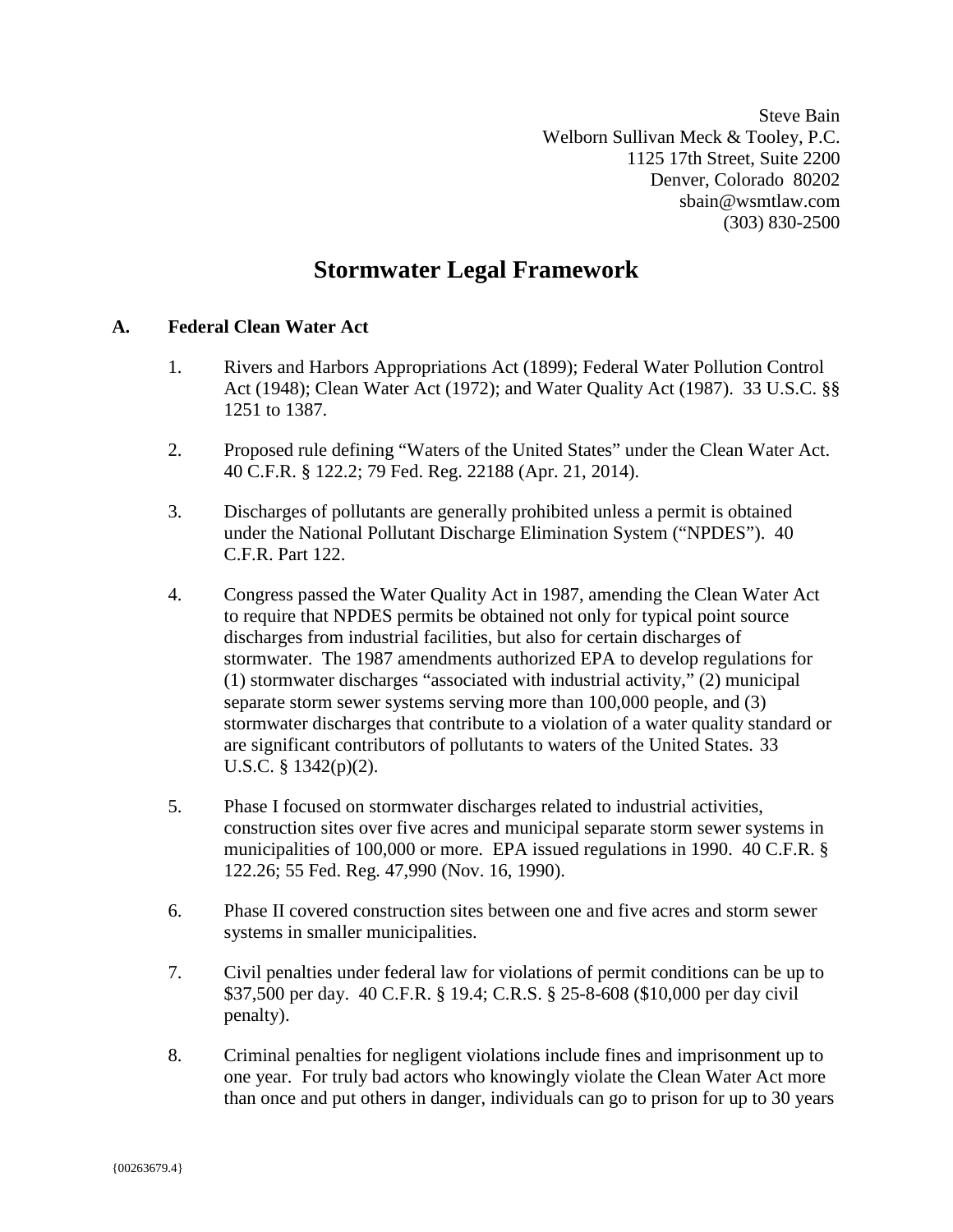and organizations can be fined up to \$2,000,000. 40 C.F.R. § 122.41(a)(2). C.R.S. § 25-8-609 (potential \$50,000 per day criminal penalty for second offense).

9. Citizen suits to enforce stormwater permit requirements. Clean Water Act § 505; 33 U.S.C. § 1365.

#### **B. Colorado Stormwater Regulations**

- 1. The Colorado Department of Public Health and Environment ("CDPHE") has authority for administering most of the NPDES program in Colorado, which is referred to as the Colorado Discharge Permit System ("CDPS").
- 2. The Colorado Water Quality Control Commission ("Commission"), acting under the authority of the Colorado Water Quality Control Act, C.R.S. § 25-8-101 *et seq.,* initially adopted the Colorado Discharge Permit System Regulations, Regulation No. 61, 5 CCR 1002-61, in 1981 to comply with NPDES requirements. The Commission has amended Regulation No. 61 more than forty times to conform to EPA and other requirements.
- 3. CDPHE has EPA approval to run the NPDES permit program and general permits program, but is not approved to regulate federal facilities or Indian lands.
- 4. The Water Quality Control Division within CDPHE is responsible for administering and enforcing the stormwater discharge permit regulations in Colorado.
- 5. Subsection 61.3(2) of Regulation No. 61 identifies stormwater discharges for which permits are required. With few exceptions, State CDPS regulations use the same language as the Federal NPDES regulations. Regulation No. 61 explicitly states that CDPS permit provisions "shall not be any more stringent than, and shall not contain any condition for monitoring or reporting in excess of, the minimum required by the Federal Act or regulations." Reg. No. 61.3(1)(b).
- 6. CDPHE has issued numerous general permits, including CDPS General Permit COR900000 for Stormwater Discharges Associated with Non-extractive Industrial Activity (effective July 1, 2012; expires June 30, 2017).
- 7. The Commission has made clear through Regulation No. 65 (Regulation Controlling Discharges to Storm Sewers) that one may not discharge a pollutant from a point source that flows directly into a storm sewer pipe or inlet without having a permit for the discharge. This restriction does not apply to pollutants that are incidentally deposited and are mobilized by waters that only flow as a result of a storm event. Reg. No. 65.2, 5 CCR 1002-65.2.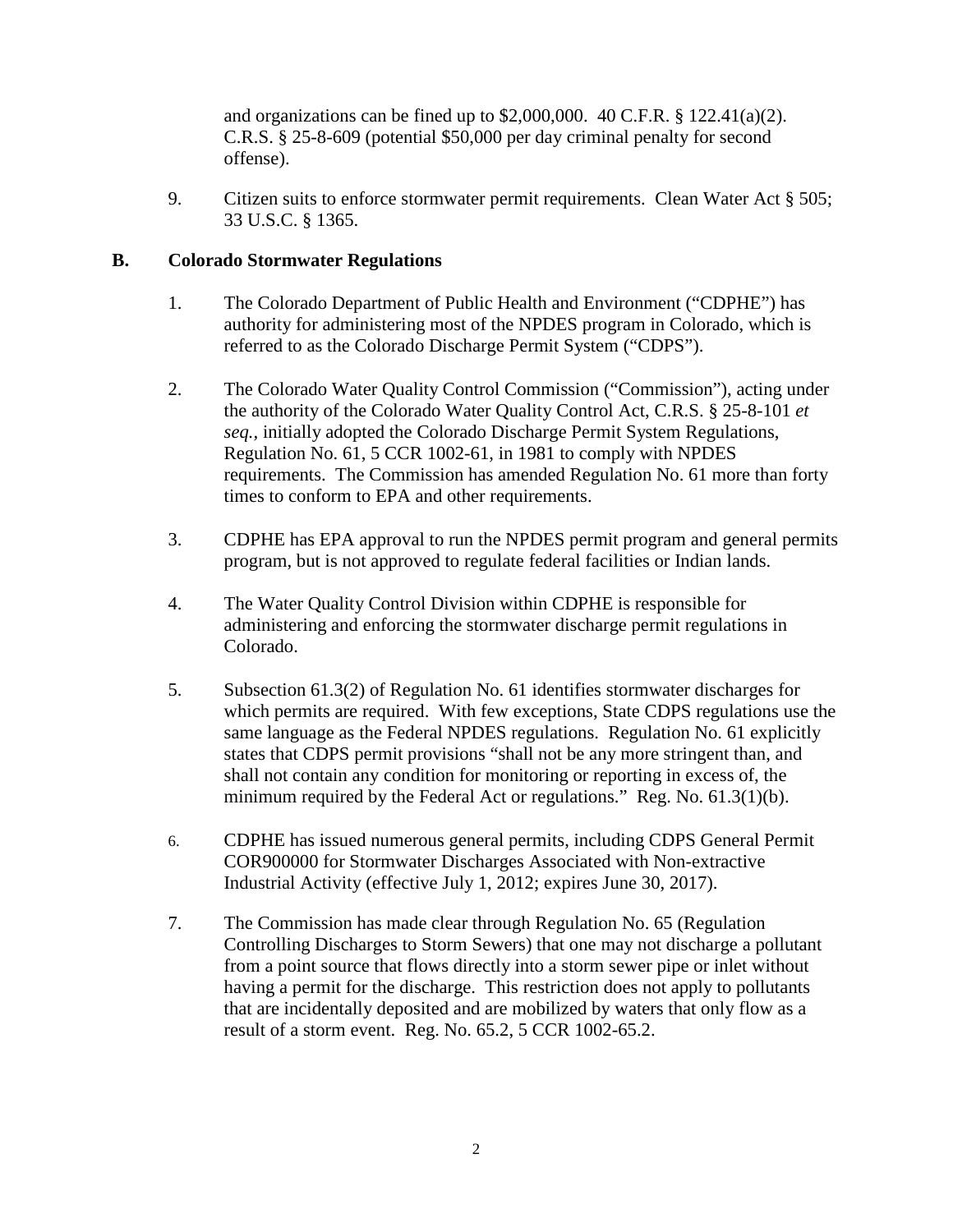#### **C. Phase I Stormwater Program**

- 1. Phase I covers stormwater discharges "associated with industrial activity," including construction sites over five acres, and discharges from municipal separate storm sewer systems serving populations over 100,000.
- 2. Eleven categories of facilities that are considered to be engaging in "industrial activity" are described at 40 C.F.R. § 122.26(b)(14). These categories include manufacturing facilities, hazardous waste facilities, landfills, certain sewage treatment plants, recycling facilities, powerplants, mining operations, some oil and gas operations, airports and certain other transportation facilities. "Industrial activity" also specifically includes "[c]onstruction activity including clearing, grading and excavation, except operations that result in the disturbance of less than five acres of total land area. Construction activity also includes the disturbance of less than five acres of total land area that is part of a larger common plan of development or sale if the larger common plan will ultimately disturb five acres or more."  $40$  C.F.R. § 122.26(b)(14)(x).
- 3. Facilities subject to Phase I must obtain either a general permit or an individual permit.
- 4. In order to get a general permit, the facility should confirm that it meets the requirements for the particular general permit for its industry (*e.g.*, construction, heavy industry, recycling) and submit a Notice of Intent ("NOI") seeking to be covered under the terms of that general permit.
- 5. In Colorado the NOI is referred to as an "Application."
- 6. The permit will likely require the facility to control and eliminate the sources of pollutants in stormwater through the development and implementation of a Stormwater Management Plan ("SWMP").
- 7. The SWMP should identify potential sources of pollution and include Best Management Practices ("BMPs") to minimize discharges.
- 8. In addition to the development of a SWMP, the permit may also require semiannual inspections, annual reports, discharge monitoring reports and annual fees.

### **D. Phase II Stormwater Program**

1. EPA expanded the NPDES Stormwater Program in 1999 by issuing Phase II regulations addressing: (1) small construction sites disturbing between one and five acres; (2) stormwater discharges from small MS4s (serving less than 100,000 people); and (3) a conditional exclusion for industrial activities from having to get a stormwater permit where there is "no exposure" to stormwater. 64 Fed. Reg. 68,722 (Dec. 8, 1999).